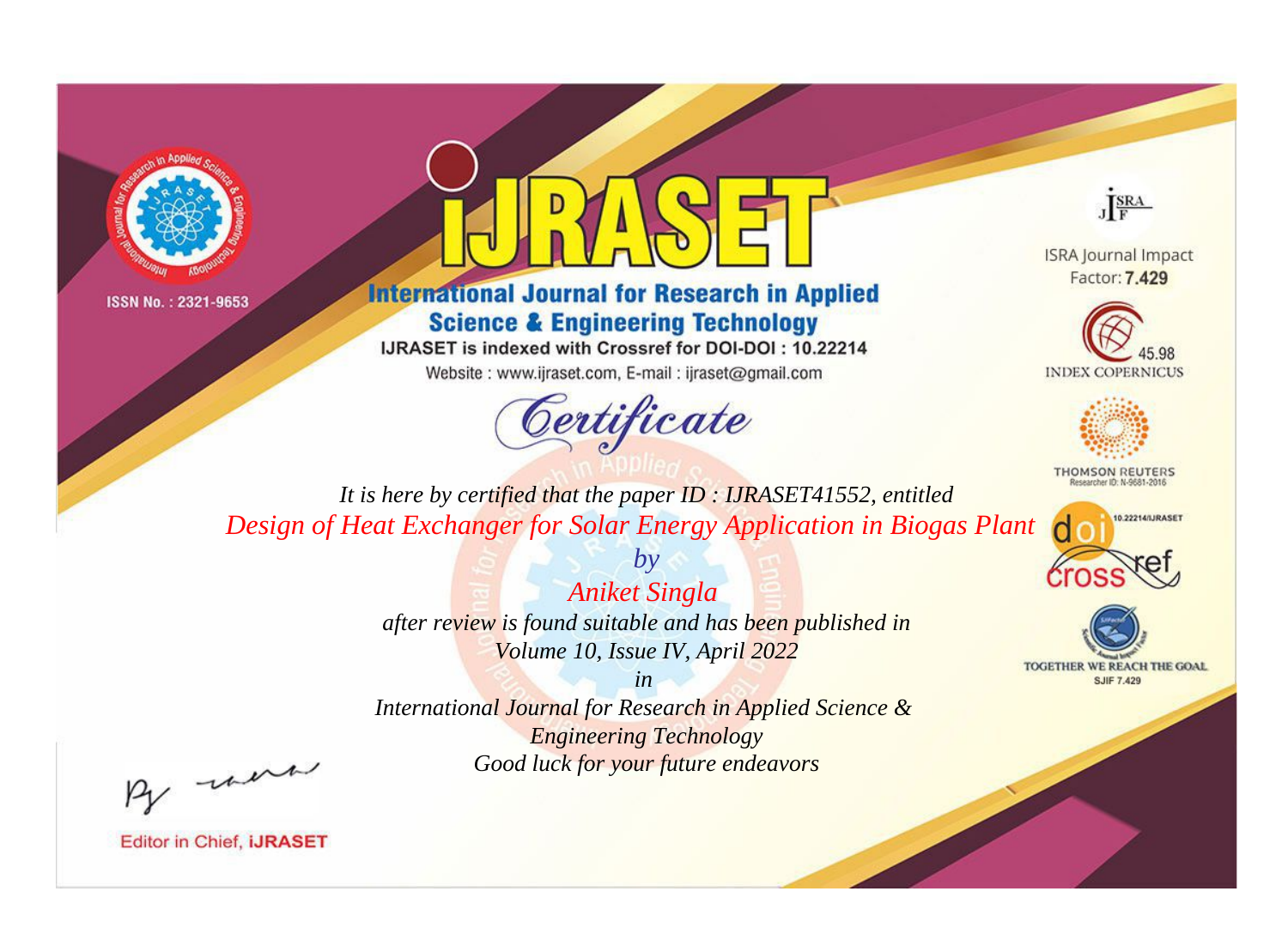



**International Journal for Research in Applied Science & Engineering Technology** 

IJRASET is indexed with Crossref for DOI-DOI: 10.22214

Website: www.ijraset.com, E-mail: ijraset@gmail.com



JERA

**ISRA Journal Impact** Factor: 7,429





**THOMSON REUTERS** 



TOGETHER WE REACH THE GOAL **SJIF 7.429** 

*It is here by certified that the paper ID : IJRASET41552, entitled Design of Heat Exchanger for Solar Energy Application in Biogas Plant*

> *by Mihir Singh*

*after review is found suitable and has been published in Volume 10, Issue IV, April 2022*

*in* 

*International Journal for Research in Applied Science & Engineering Technology Good luck for your future endeavors*

By morn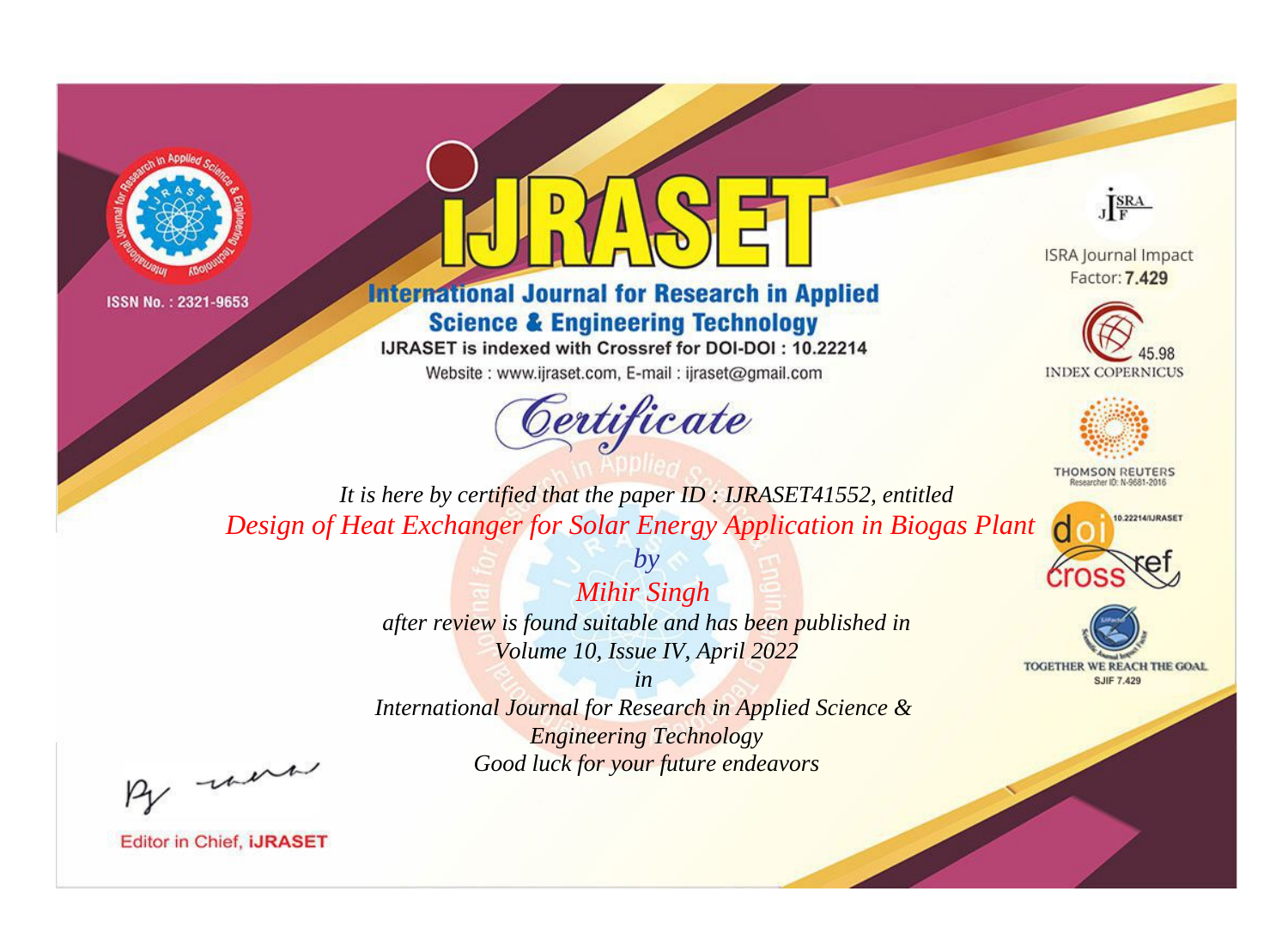



**International Journal for Research in Applied Science & Engineering Technology** 

IJRASET is indexed with Crossref for DOI-DOI: 10.22214

Website: www.ijraset.com, E-mail: ijraset@gmail.com



JERA

**ISRA Journal Impact** Factor: 7,429





**THOMSON REUTERS** 



TOGETHER WE REACH THE GOAL **SJIF 7.429** 

*It is here by certified that the paper ID : IJRASET41552, entitled Design of Heat Exchanger for Solar Energy Application in Biogas Plant*

> *Prof. Amit Pal after review is found suitable and has been published in Volume 10, Issue IV, April 2022*

*by*

*in* 

*International Journal for Research in Applied Science & Engineering Technology Good luck for your future endeavors*

By morn